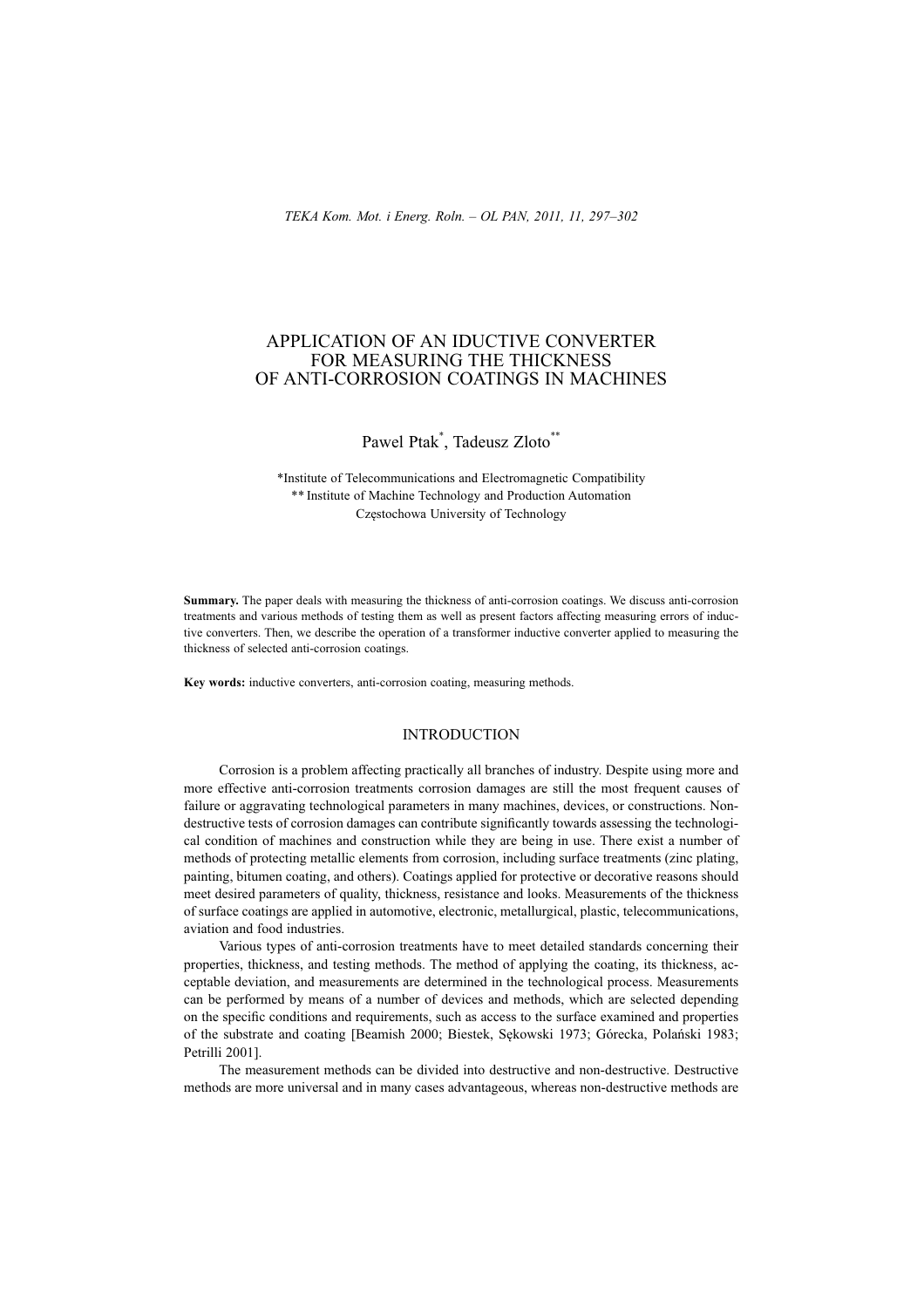recommended for measuring coating thickness when it is not possible to take a coating sample, or when destroying the coating is not advisable.

The non-destructive methods include magnetic, electromagnetic, inductive, and eddy-current testing. Most thickness gauges typically employ the eddy-current method or inductive methods. One of the most popular gauges is a transformer inductive converter used for measuring the thickness of conducting and non-conducting surface coatings on ferromagnetic substrates [Bronkiewicz, Janiczek, Ptak 2005; Bronkiewicz, Ptak 2005; Lewińska-Romicka 2001a; Lewińska-Romicka 2001b; Petrilli 2001].

#### APPLICATION OF THE INDUCTIVE CONVERTER FOR MESURING THE THICKNESS OF ANTI-CORROSION COATING

An inductive converter may have a single coil, in which case it is a choke converter, or two or more coils, in which case it is a transformer converter. The windings on the ferromagnetic core are elements of the choke (current transformer) with the open magnetic circuit. It is induced by alternating current of frequency from a few hundred to several thousand Hz. The magnetic circuit of the converter is closed by the coating and substrate examined, and the coating is a gap in the circuit (Fig.1). The signal coming from the inductive converter situated over the area examined depends on a number of parameters. A parameter significantly affecting the signal strength is the distance *d* from the surface tested [Janiczek 2006; Łapiński 1974; Senczyk 1994].



Fig. 1. Inductive converter for measuring the coating thickness; 1 - coating, 2 - substrate,  $3$  – magnetic flux path,  $4$  - windings

It can be assumed that the measuring signal corresponding to a given thickness of the coating, such as the voltage  $U_{p}$  for the transformer converter, depends on the quantities characterizing its construction and parameters of the element tested. The dependence can be represented as

$$
U_{p} = f(d_{w}, d_{p}, \mu_{w}, \mu_{p}, \varepsilon_{w}, \varepsilon_{p}, f, I, z_{1}, z_{2}, k, A)
$$

where:

 $U_p$  - the output voltage signal of the converter,  $d_{w}$ ,  $d_{p}$  - the thickness of the coating and substrate, respectively,  $\mu_w$ ,  $\mu_p$  - the magnetic permeability of the coating and substrate, respectively,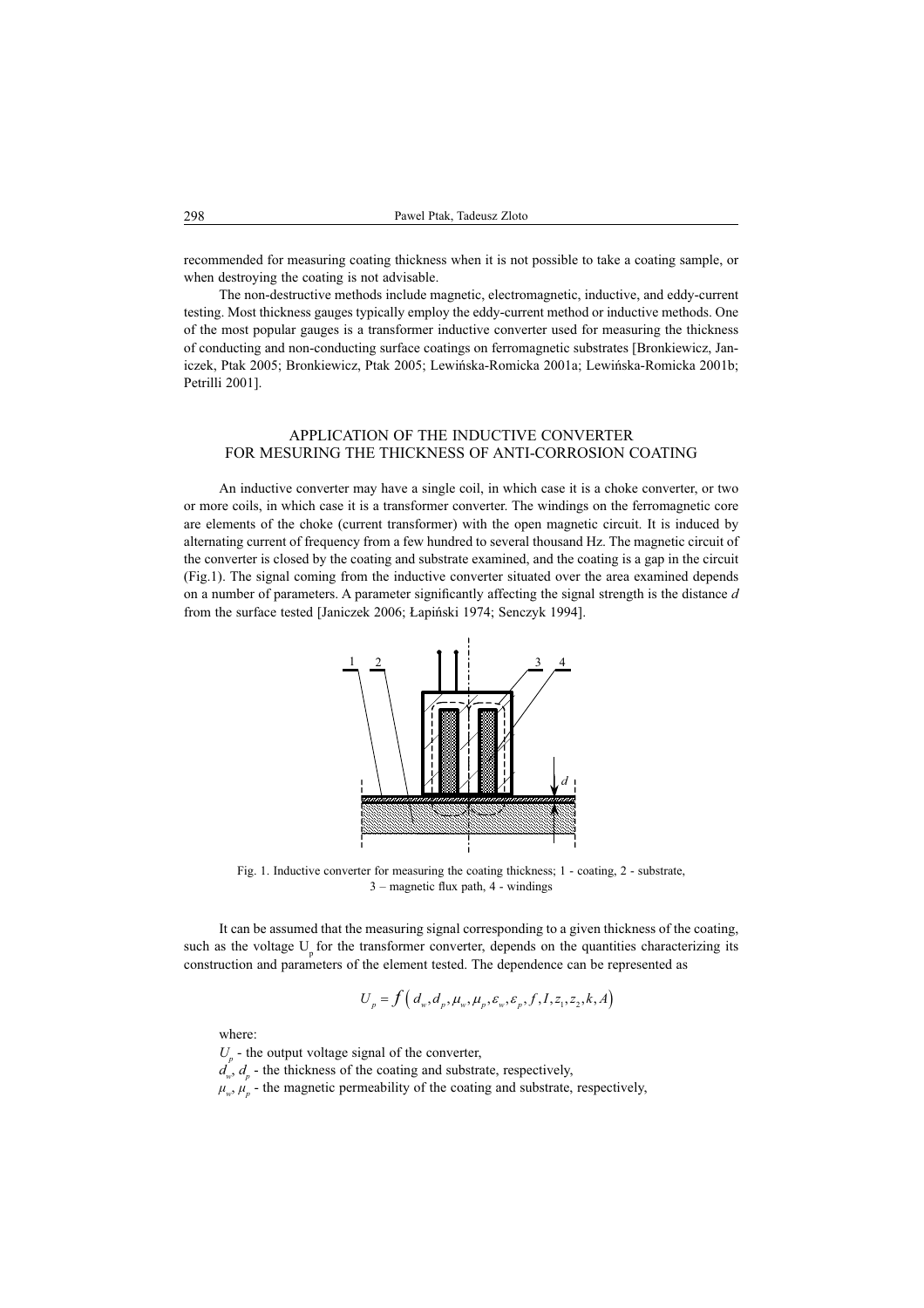$\varepsilon_w$ ,  $\varepsilon_p$  the permittivity of the coating and substrate, respectively,

 $f$  - the frequency of the current power supply,

*I* - the amplitude of the power supply (current) signal,

 $z_1, z_2$  the number of turns in the power supply winding and in the measuring winding,

 $k$  - the construction coefficient of the converter,

*A* - the coefficient related to the dimensions and shape of the sample examined.

It can be therefore assumed that the voltage induced at the secondary winding depends on the coating thickness, magnetic permeability of the substrate, radius of the object curvature, the substrate thickness, area of measurement, coarseness of the surface and distance from the measuring site to the object edge. The output voltage of the inductive measuring converter depends on the coating thickness, electrical conductivity of the substrate, radius of the object curvature, thickness of the substrate, area of measurement, coarseness and distance from the measuring site from the object edge [Beamish 2000; Lewińska-Romicka 2001; Bronkiewicz, Janiczek 2004; May, Morton, Zhou, 2007; Rawa 2001].

#### FACTORS AFFECTING MEASURING ERRORS IN INDUCTIVE CONVERTERS

Measuring errors accompanying the use of transformer converters typically result from alternations in the feeding voltage and frequency, changes in temperature, non-linearity of characteristics, change in the impedance phase angle, accuracy of the instrument connected to the converter, insufficient sensitivity, or interference by electromagnetic fields. Changes in the feeding voltage and frequency can be usually avoided by using a good quality voltage generator, which is resistant to such kind of interference. Changes in temperature cause changes in the resistance of the windings and in order to eliminate them measuring systems are used with two inductive converters connected differentially. To ensure a sufficient sensitivity of the converter a small gap is used, which may, however, have negative consequences because when the gap is small, a change in its length affects significantly the converter sensitivity. Thus, the gap in the magnetic circuit cannot be too small if it undergoes large changes during the measurement, on the other hand, it cannot be too long to avoid large dissipation of magnetic flux [Bronkiewicz, Janiczek, Ptak 2005; Hull, John 1988; Janiczek, Ptak 2007; Miłek 2006]. The nonlinearity between an electric quantity and a nonelectric one, dependent on the changes in the gap length, can be reduced if the converter operation involves only small changes in the gap length. The magnetic circuits with the differential connection are not fully symmetrical, so errors may result from changes in the impedance phase angle. To minimize the risk of such errors, the two halves of the differential converter should be of identical construction and made of the same materials.

The measuring converter is but an element in the measuring chain so it is also essential to develop an appropriate computational algorithm which would yield the coating thickness.

The number of factors potentially increasing the uncertainty of the measurement is significant. The accuracy can be assessed by theoretical analysis and empirical testing of measuring converters [Biestek, Sekowski 1973; Łapiński 1974; Sajdera 2002; Wilson 2005].

## TESTING THE INDUCTIVE TRANSFORMER CONVERTER

The tests of the measuring converter were performed on especially prepared samples with known thickness of the substrate and the coating. The substrates were ferromagnetic and the con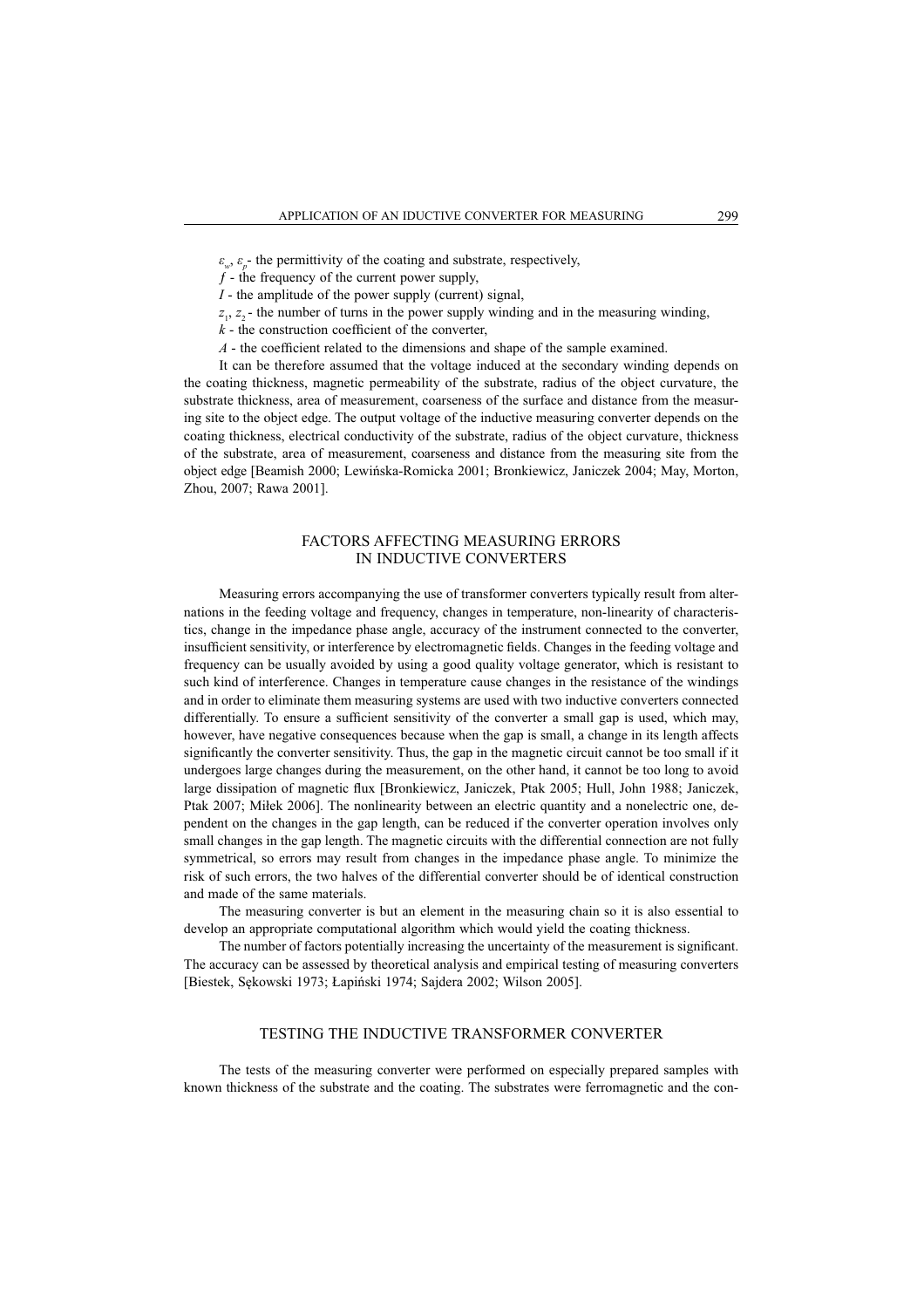verter was fed mainly by sinusoidal signals of various frequencies. Test with non-sinusoidal signals were also performed. The coatings were non-ferromagnetic conductors. The aim of the tests was to assess the usefulness and reliability of the measuring converter for measuring coating thickness without carrying out the full calibration procedure.

The tests were intended mainly to assess the performance of the converter on conductive coatings on ferromagnetic substrates. This type of measuring converter was originally designed to operate with amplitude signal, and such signals were mainly used in testing. Figs. 2 and 3 present the amplitudes of the measuring signal depending on the frequency for various thicknesses of aluminum platings and paints.



Fig. 2. Amplitudes of the measuring signal for various thicknesses of aluminum platings on 1 mm thick ferromagnetic substrate



Fig. 3. Amplitudes of the measuring signal for various thicknesses of paints on 1 mm thick ferromagnetic substrate

On the basis of previous studies an instrument was designed for measuring multilayer coatings for testing and diagnostic purposes. This instrument is used for measuring the thickness of the conducting layer, e.g. zinc, together with other protective layers on power industry constructions, or on a car body in automotive industry. The total thickness of the protecting coatings can be measured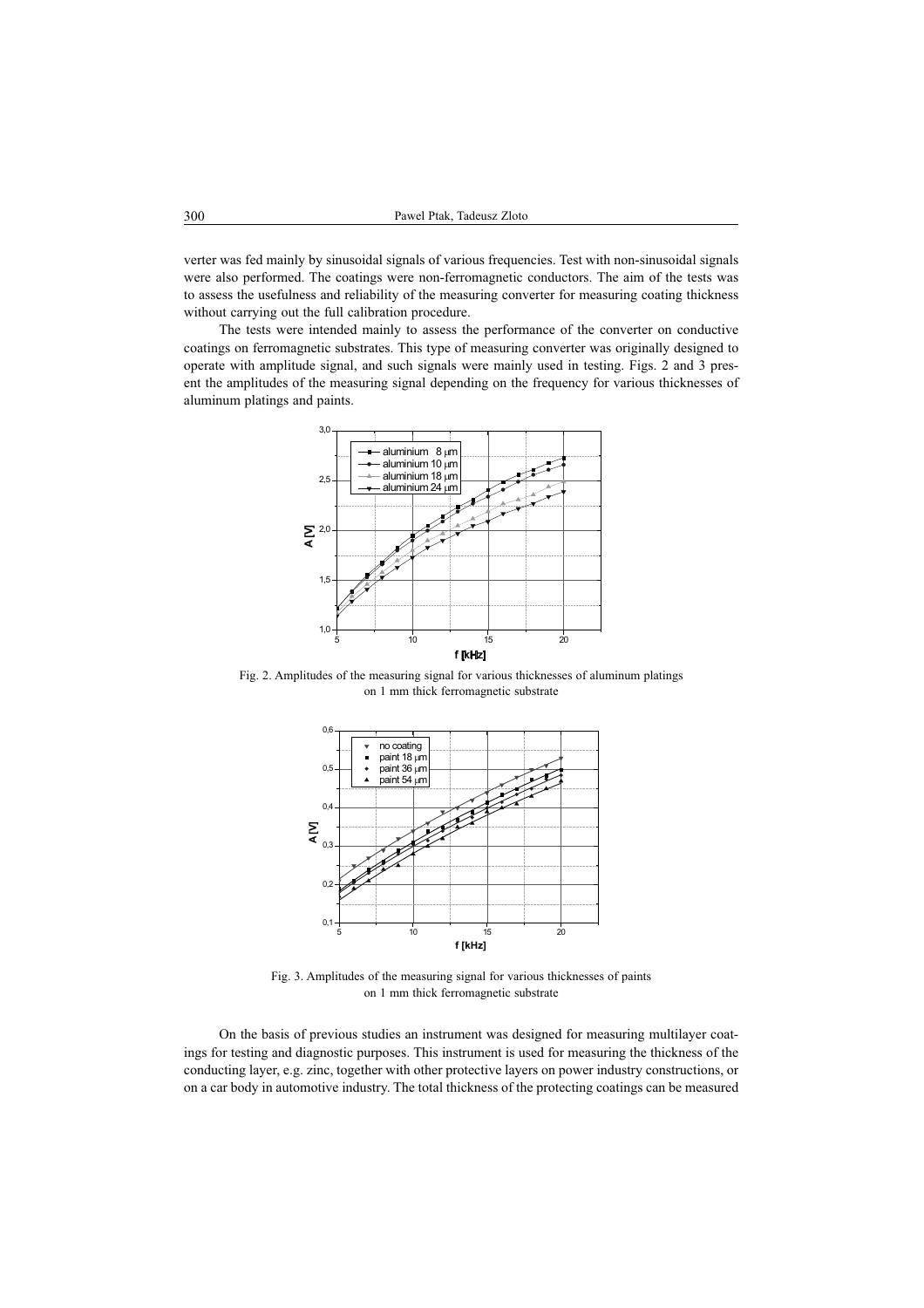by means of the inductive method, but the thickness of the conductive layer cannot be examined in this way because it is covered by non-conductive external coatings, such as paints.

The thickness of the zinc plating under the paint layer was measured by means of the inductive transformer sensor. The tests were performed for zinc platings of 13  $\mu$ m, 24  $\mu$ m, 35  $\mu$ m, 45  $\mu$ m and 55 µm of thickness on 1mm thick ferromagnetic substrate. The thickness of the external paint was such that the total thickness of the paint and zinc plating was always 70  $\mu$ m. Because of that it is known that the sensor responds only to the changes in the zinc plating thickness and not to the changes in the two-layer thickness, which is always the same. [Biestek, Sękowski 1973; Łapiński 1974; Sajdera 2002; Wilson 2005]. Fig. 4 presents the values of the voltage signal depending on the frequency for zinc coatings of various thicknesses.



Fig. 4. Dependence of the voltage signal on the frequency for zinc coatings of various thicknesses

#### **CONCLUSIONS**

The tests performed on the inductive transformer converter lead to the following conclusions:

- 1. Using the inductive transformer sensor enables analysis of the zinc coating thickness. Thus, the method described can be applied for assessing corrosion in the conductive protective layer, which is not accessible for examination by means of the classical eddycurrent method during exploitation. The measuring signal can be easily adjusted to the measuring probe used.
- 2. The inductive converter examined can be applied for measuring coatings of small thickness, as compared to the substrate thickness, with measuring signals of frequencies from 10 to 20 kHz. Since the depth of the measuring signal penetration into the coating on a ferromagnetic substrate decreases with increase in frequency, the frequency and amplitude of the signal have to be selected individually for each sample so as to maximize the measurement accuracy.

### **REFERENCES**

3. Beamish D., 2000: Coating thickness measurement. Metal Finishing, Vol. 98, Issue 6.